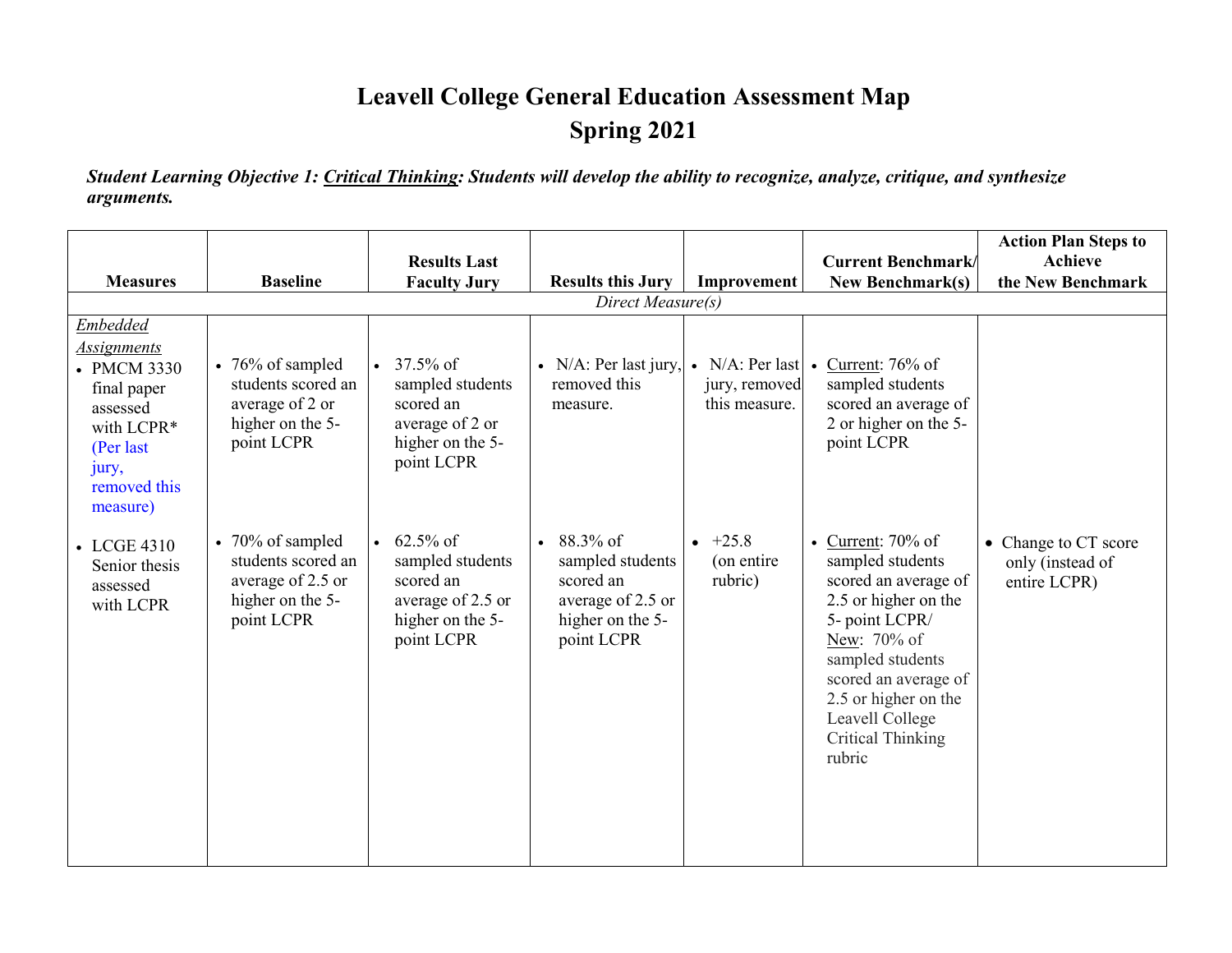| $\bullet$ ETS<br>Proficiency<br>Profile Exam<br>(taken during<br>semester of<br>graduation) | Mean of $>25th$<br>percentile in a<br>comparative<br>analysis | Mean of $27th$<br>percentile in<br>a<br>comparative<br>analysis | Mean of $>25th$<br>percentile in a<br>comparative<br>analysis | $-2$ percentile<br>in a national<br>comparative<br>analysis | Current: Mean of<br>$>25th$ percentile in a<br>comparative<br>analysis |  |
|---------------------------------------------------------------------------------------------|---------------------------------------------------------------|-----------------------------------------------------------------|---------------------------------------------------------------|-------------------------------------------------------------|------------------------------------------------------------------------|--|
|                                                                                             |                                                               |                                                                 | <i>Indirect Measure(s)</i>                                    |                                                             |                                                                        |  |
| $\bullet$ Student<br>Satisfaction<br>Survey                                                 | Average score of<br>4.5 on a 5-point<br>scale                 | Average score of<br>$\bullet$<br>4.47 on a 5-point<br>scale     | Average score<br>of 4.33 on a 5-<br>point scale               | 0.14                                                        | • Average score of<br>4.5 on a 5-point<br>scale                        |  |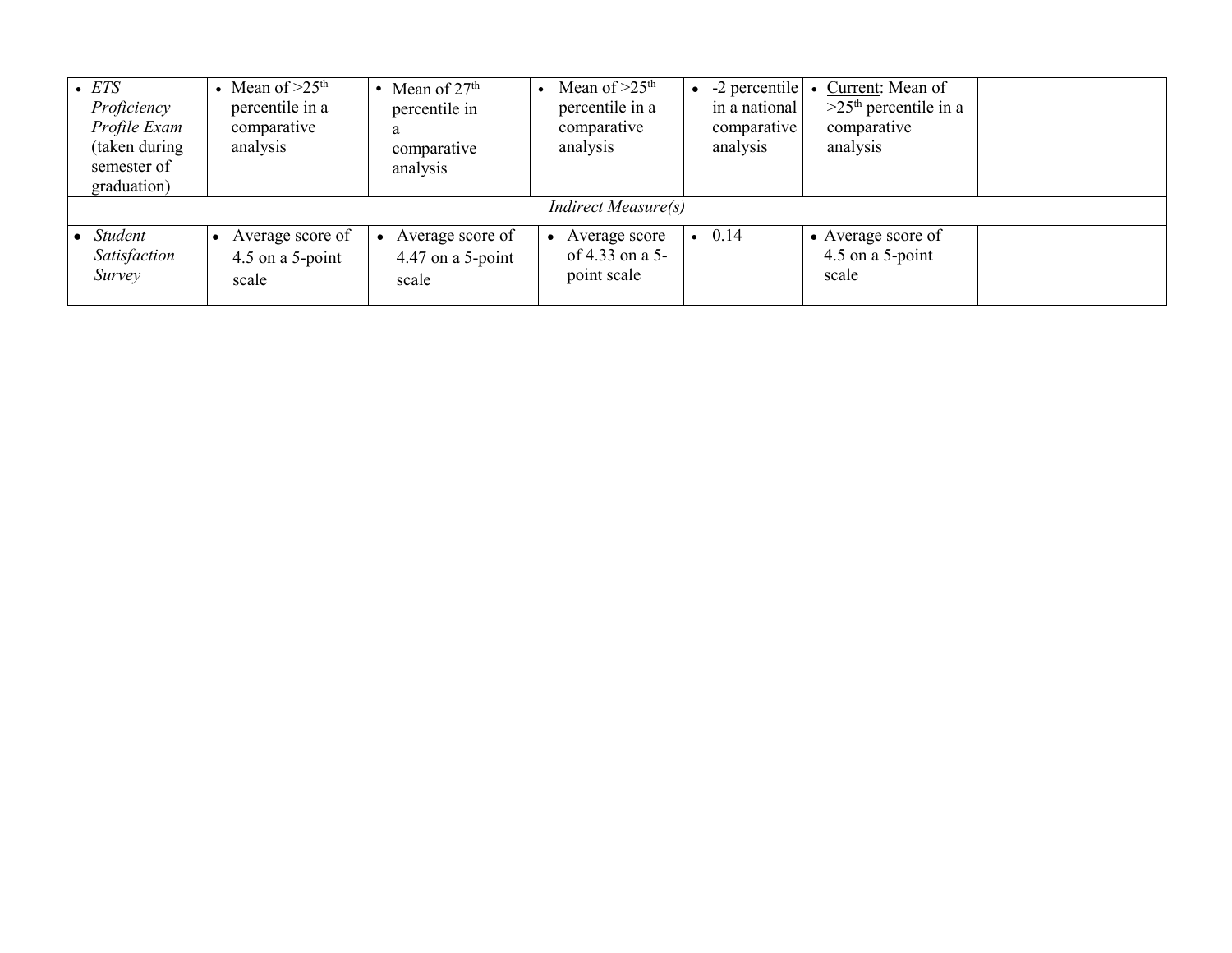*Student Learning Objective 2: Oral Communication: Students will develop and deliver oral presentations clearly and effectively across a variety of contexts.*

|                     |                                      |                                  |                            |                       |                                        | <b>Action Plan Steps to</b> |  |
|---------------------|--------------------------------------|----------------------------------|----------------------------|-----------------------|----------------------------------------|-----------------------------|--|
|                     |                                      | <b>Results Last</b>              |                            |                       | <b>Current Benchmark/</b>              | <b>Achieve</b>              |  |
| <b>Measures</b>     | <b>Baseline</b>                      | <b>Faculty Jury</b>              | <b>Results this Jury</b>   | Improvement           | <b>New Benchmark(s)</b>                | the New Benchmark           |  |
| Direct Measure(s)   |                                      |                                  |                            |                       |                                        |                             |  |
| <b>Embedded</b>     |                                      |                                  |                            |                       |                                        |                             |  |
| <u>Assignments</u>  |                                      |                                  |                            |                       |                                        |                             |  |
| $\bullet$ CECM      | • 70% of sampled                     | • $100\%$ of                     | • N/A: Per last jury,      | $N/A$ : Per last •    | Current: 70% of                        |                             |  |
| 2350 oral           | students will                        | sampled                          | removed this               | jury,<br>removed this | sampled students                       |                             |  |
| presentation        | score an average                     | students scored<br>an average of | measure.                   | measure.              | will score an                          |                             |  |
| assessed<br>with    | of 4.25 or higher<br>on the 6- point | 4.25 or higher                   |                            |                       | average of 4.25 or<br>higher on the 6- |                             |  |
| LCOPR*              | <b>LCOPR</b>                         | on the 6- point                  |                            |                       | point LCOPR                            |                             |  |
| (Per last           |                                      | <b>LCOPR</b>                     |                            |                       |                                        |                             |  |
| jury,               |                                      |                                  |                            |                       |                                        |                             |  |
| removed             |                                      |                                  |                            |                       |                                        |                             |  |
| this                |                                      |                                  |                            |                       |                                        |                             |  |
| measure)            |                                      |                                  |                            |                       |                                        |                             |  |
|                     |                                      | $\bullet$ 75% of sampled         | • N/A: Per last jury,      | N/A: Per last .       |                                        |                             |  |
| • PMCM 2300<br>oral | • 70% of sampled<br>students will    | students scored at               | removed this               | jury,                 | Current: 70% of<br>sampled students    |                             |  |
| presentation        | score at least 4 on                  | least 4.50 on the                | measure.                   | removed this          | will score at least 4                  |                             |  |
| assessed            | the 6- point                         | 6- point LCOPR                   |                            | measure.              | on the 6- point                        |                             |  |
| with LCOPR          | <b>LCOPR</b>                         |                                  |                            |                       | <b>LCOPR</b>                           |                             |  |
| (Per last           |                                      |                                  |                            |                       |                                        |                             |  |
| jury,               |                                      |                                  |                            |                       |                                        |                             |  |
| removed this        |                                      |                                  |                            |                       |                                        |                             |  |
| measure)            |                                      |                                  |                            |                       |                                        |                             |  |
| • LCGE 4310         | • 70% of students                    | $\bullet$ 100% of sampled        | $\bullet$ 81.3% of sampled | $-18.7%$              | • Current: $70\%$ of                   | • Video training on how     |  |
| Senior thesis       | will score at                        | students scored at               | students scored            |                       | students will score                    | to assess.                  |  |
| defense             | least 4.50 on                        | least 4.50 on the                | an average of 4.5          |                       | at least 4.50 on the                   |                             |  |
| assessed            | the 6-point                          | 6-point LCOPR                    | on the 6-point             |                       | 6-point LCOPR/                         | • Students need more        |  |
| with LCOPR          | <b>LCOPR</b>                         |                                  | LCOPR or 3.0 on            |                       | New: 75% of                            | practice in formal          |  |
|                     |                                      |                                  | the 4-point                |                       | students will score                    | oral communication,         |  |
|                     |                                      |                                  | <b>LCOPR</b>               |                       |                                        |                             |  |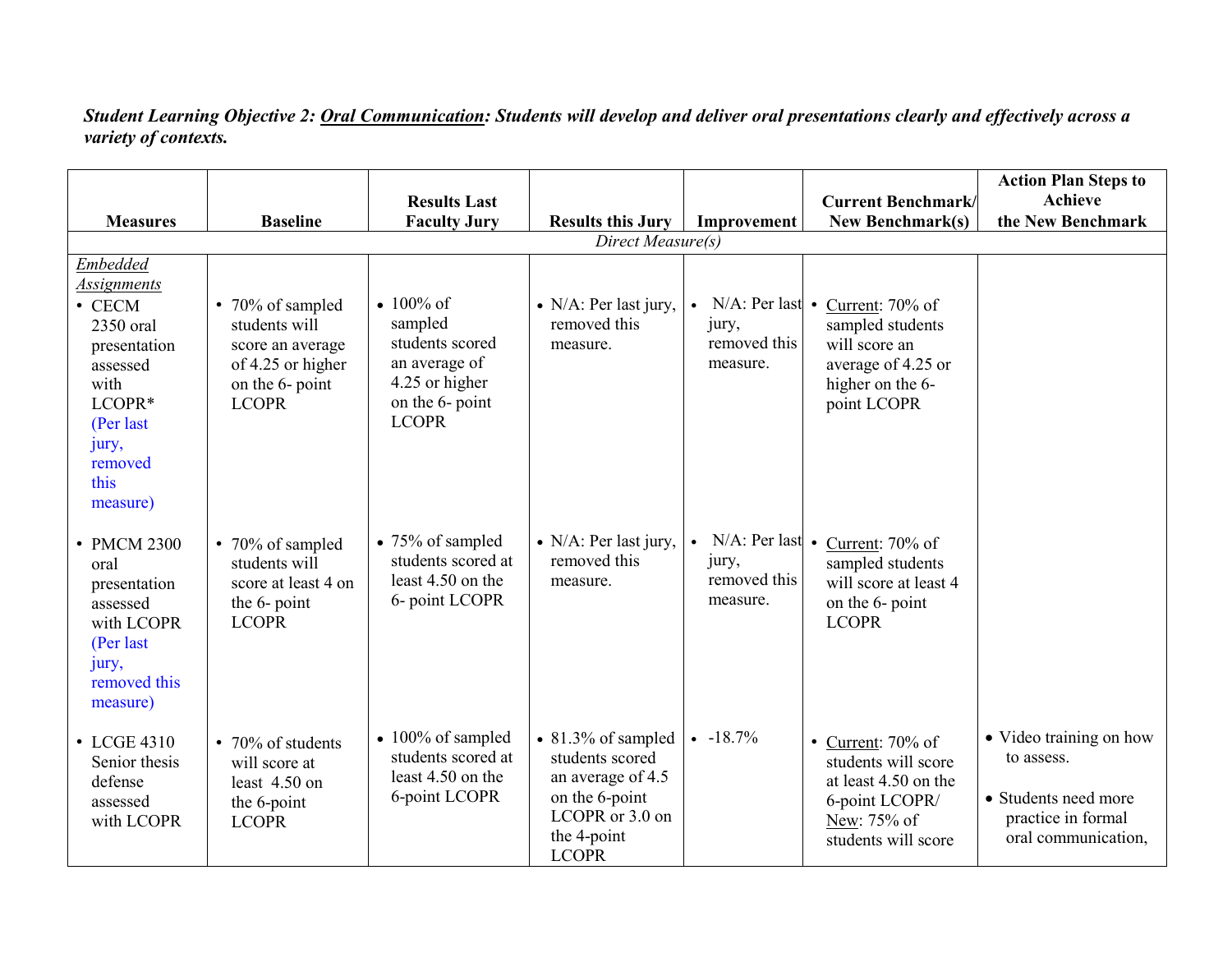|                                             |                                                    |                                              |                                                                | at least 3 on the 4-<br>point scale                                                                                  |  |
|---------------------------------------------|----------------------------------------------------|----------------------------------------------|----------------------------------------------------------------|----------------------------------------------------------------------------------------------------------------------|--|
|                                             |                                                    |                                              | <b>Indirect Measure(s)</b>                                     |                                                                                                                      |  |
| $\bullet$ Student<br>Satisfaction<br>Survey | • Average score of<br>$4.51$ on a 5-point<br>scale | • Average score of 4.4<br>on a 5-point scale | • Average score of $\cdot$ -0.16<br>4.24 on a 5-point<br>scale | • Current: Average<br>score of $4.51$ on a 5-<br>point scale/<br>New: Average score<br>of 4.51 on a 5-point<br>scale |  |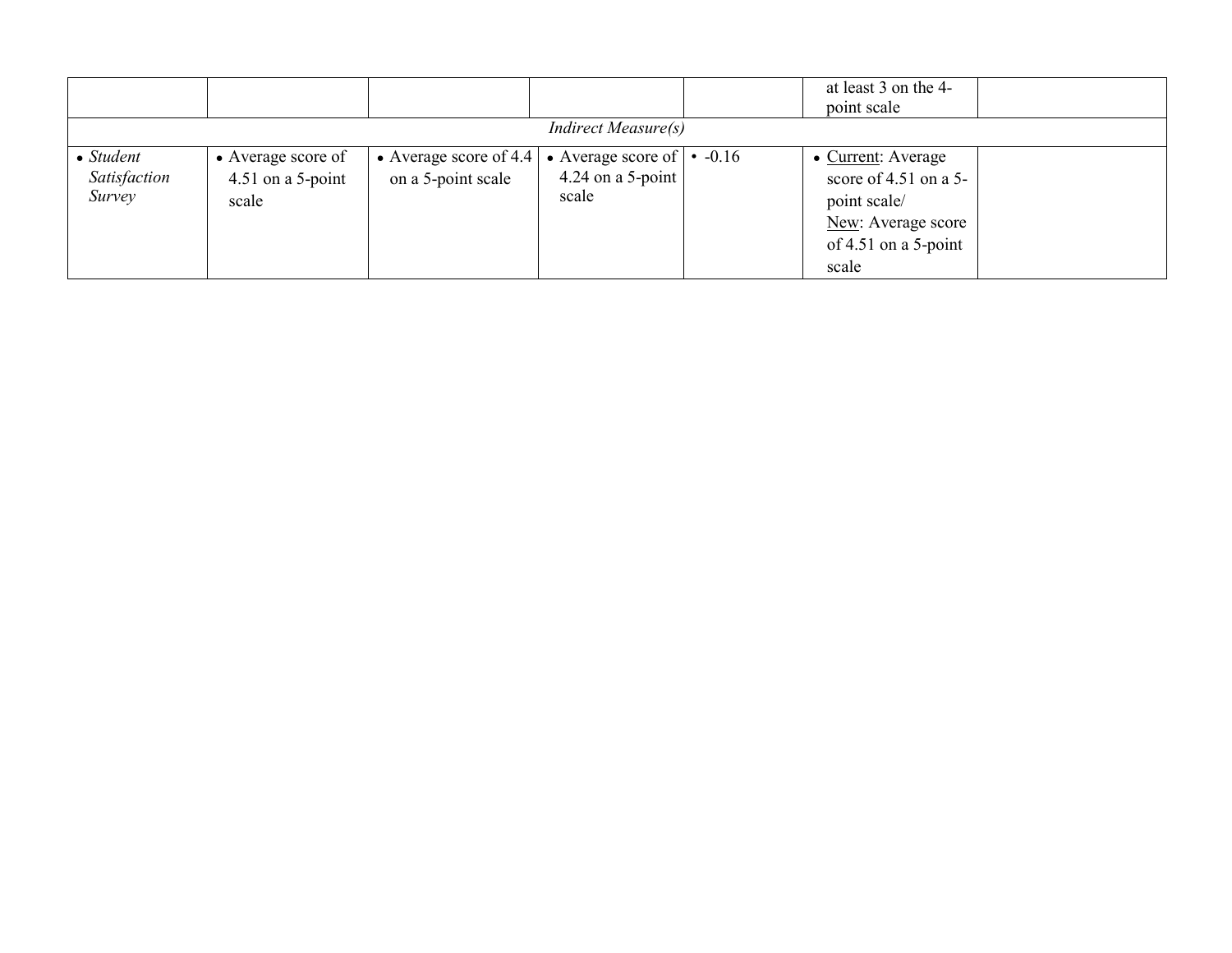| <b>Measures</b>                                                                                                                                                            | <b>Baseline</b>                                                                                            | <b>Results Last</b><br><b>Faculty Jury</b>                                                            | <b>Results this Jury</b>                                                                               | Improvement                                                     | <b>Current Benchmark/</b><br><b>New Benchmark(s)</b>                                                                                                                                                                                                  | <b>Action Plan Steps to</b><br><b>Achieve</b><br>the New Benchmark |
|----------------------------------------------------------------------------------------------------------------------------------------------------------------------------|------------------------------------------------------------------------------------------------------------|-------------------------------------------------------------------------------------------------------|--------------------------------------------------------------------------------------------------------|-----------------------------------------------------------------|-------------------------------------------------------------------------------------------------------------------------------------------------------------------------------------------------------------------------------------------------------|--------------------------------------------------------------------|
|                                                                                                                                                                            |                                                                                                            |                                                                                                       | Direct Measure(s)                                                                                      |                                                                 |                                                                                                                                                                                                                                                       |                                                                    |
| <b>Embedded</b><br><i>Assignments</i><br>• LSCM 2310<br>final paper<br>assessed<br>with LCPR<br>(value added<br>measure)<br>(Per last<br>jury,<br>removed this<br>measure) | • 72% of sampled<br>students will<br>score an average<br>of 2 or higher on<br>the 5-point LCPR             | • 100% of sampled<br>students scored an<br>average of 2 or<br>higher on the 5-<br>point LCPR          | • $N/A$ : Per last jury,<br>removed this<br>measure.                                                   | $\bullet$ N/A: Per<br>last jury,<br>removed<br>this<br>measure. | • Current: $72\%$ of<br>sampled students<br>will score an<br>average of 2 or<br>higher on the 5-<br>point LCPR                                                                                                                                        |                                                                    |
| • LCGE 4310<br>senior thesis<br>assessed<br>with LCPR                                                                                                                      | • 70% of sampled<br>students will<br>score an average<br>of 2.5 or higher<br>on the 5-point<br><b>LCPR</b> | $\cdot$ 62.5% of sampled<br>students scored<br>an average of 2.5<br>or higher on the<br>5- point LCPR | $\bullet$ 88.3% of sampled<br>students scored<br>an average of 2.5<br>or higher on the<br>5-point LCPR | $+25.8$                                                         | • Current: $70\%$ of<br>sampled students<br>will score an<br>average of 2.5 or<br>higher on the 5-<br>point LCPR/<br>New: 70% of<br>sampled students<br>scored an average<br>of 2.5 or higher on<br>the Leavell<br>College Writing<br>Criteria rubric | • Assess via page 1<br>(Writing Rubric), as is<br>better measure   |

*Student Learning Objective 3: Written Communication: Students will communicate effectively in writing across a variety of contexts.*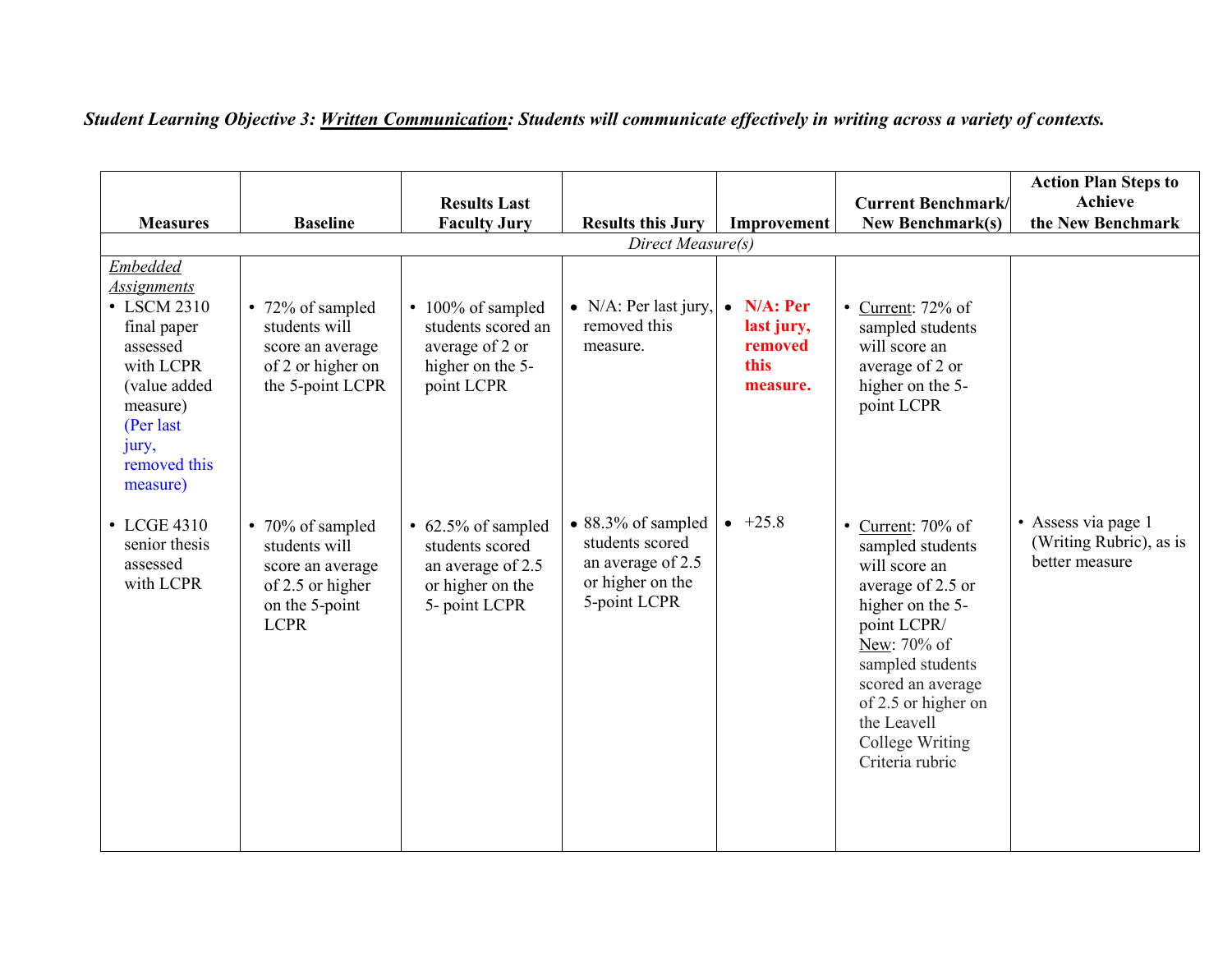| $\bullet$ ETS<br>Proficiency<br>Profile<br>Exam<br>(semester of<br>graduation) | • Mean of $>25th$<br>percentile in a<br>national<br>comparison | • Mean of $27th$<br>percentile in a<br>comparative<br>analysis | • Mean of $>25th$<br>percentile in a<br>national<br>comparison | $-2$<br>percentile<br>in a<br>national<br>analysis | • Current: Mean of<br>$>25th$ percentile in<br>a national<br>comparison |  |  |  |
|--------------------------------------------------------------------------------|----------------------------------------------------------------|----------------------------------------------------------------|----------------------------------------------------------------|----------------------------------------------------|-------------------------------------------------------------------------|--|--|--|
| <b>Indirect Measure(s)</b>                                                     |                                                                |                                                                |                                                                |                                                    |                                                                         |  |  |  |
| $\bullet$ Student<br>Satisfaction<br>Survey                                    | • Average score of<br>$4.51$ on a 5-point<br>scale             | • Average score of 4.6<br>on a 5-point scale                   | • Average score of $\cdot$ -0.24<br>4.36 on a 5-point<br>scale |                                                    | • Average score of<br>4.51 on a 5-point<br>scale                        |  |  |  |